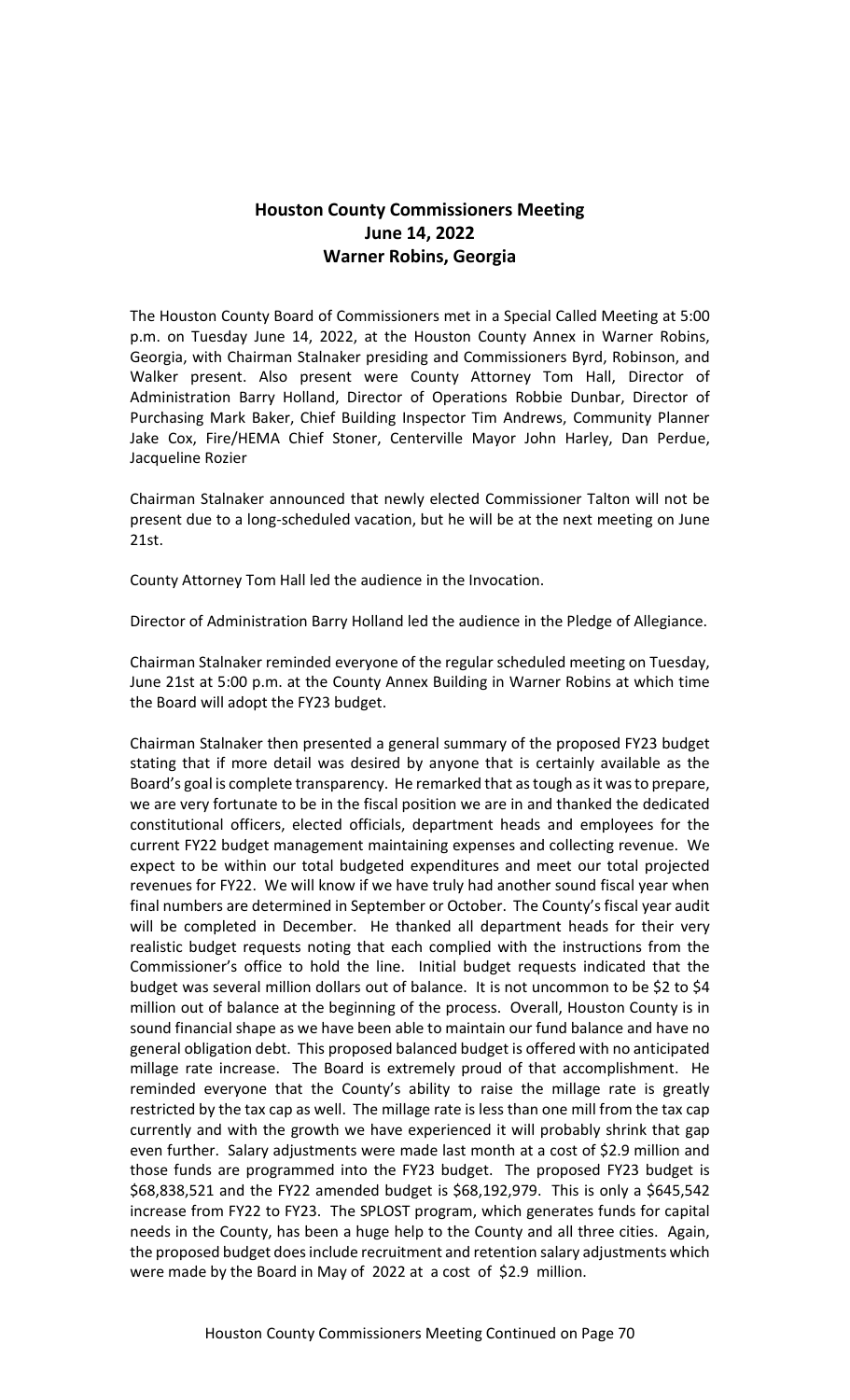## Houston County Commissioners Meeting Continued from Page 69

We will continue to look for sustainable opportunities for additional employees and compression reduction in salaries. The proposed budget also includes a contingency of approximately \$1.6 million which is needed for unanticipated emergencies; some fall back should the tax digest and other revenues return less than anticipated. This amount represents less than 2.3% of the total General Fund budget. Normally we have \$1 million as the contingency and the \$600,000 that has been added to it in the proposed budget is in anticipation of being able to make some kind of cost of living pay adjustment for employees during the year. We will know by the September or October timeframe if that will be possible. He estimated that the millage rate for calendar year or tax year 2022, supporting the FY23 budget, will remain at 9.935 mills with the Fire millage remaining at 1.177 mills. The General Fund has been supported by a millage that has remained at or below 9.95 mills for thirteen consecutive years and the Fire tax has remained at 1.18 mills or below for sixteen consecutive years. In 1990, the millage rate was at 8.97 mills and 32 years later, there has been less than a one mill increase. The sole exception being in 2009 when the voters supported a one-year temporary increase to 10.45 mills to cover the cost of the Code Red Early Warning System. Houston County continues to have the lowest millage rate in middle Georgia which range from 23.11 to 38.43 mills. The 23.11 is the Board of Commissioners millage plus the Board of Education's. The Chairman thanked all elected officials, department directors, employees, fellow commissioners, and most of all the taxpayers because without the cooperation and support from all we would not have reached a balanced budget for FY23.

He then gave a detailed presentation highlighting the General Fund Budget, as well as the various enterprise and special revenue funds. The total proposed budget of \$163,316,202 is broken down as \$68,838,521 General Fund; \$4,900,293 E911 Fund; \$3,488,686 Fire District Fund; \$52,769,151 SPLOST Fund; \$8,554,000 Water Fund; \$10,735,890 Solid Waste Fund; \$13,324,661 Internal Service Fund; and \$705,000 Special Revenue Funds.

Chairman Stalnaker once again thanked all employees, department directors, elected officials and constitutional officers for doing their part. He reiterated that without the cooperation and support from each we would not have reached this balanced budget for FY23. He thanked Barry Holland, Sandi Stalnaker, Jake Cox, and everyone involved for the hard work during the long budget process.

Chairman Stalnaker opened the floor for Commissioner's Comments.

Mr. Byrd thanked the Chairman for the clear, concise, and thorough presentation of the FY23 budget as well as his expertise over the twelve years he has been in his leadership role. He also thanked Barry Holland and Sandi Stalnaker and the department heads throughout the County for their efficient operation of County government which allows us to get to this point. The goal to provide quality services to the citizens in an efficient manner is represented in this proposed budget and he is proud of that as well. To bring a General Fund budget in with less than one percent growth in a rising cost environment is very impressive.

Ms. Robinson thanked everyone who participated in the preparation of the proposed budget especially Chairman Stalnaker, Barry Holland, and Sandi Stalnaker, as well as all the department heads for putting together a great budget. She remarked that she is thankful to be in Houston County and thankful to be able to serve the public.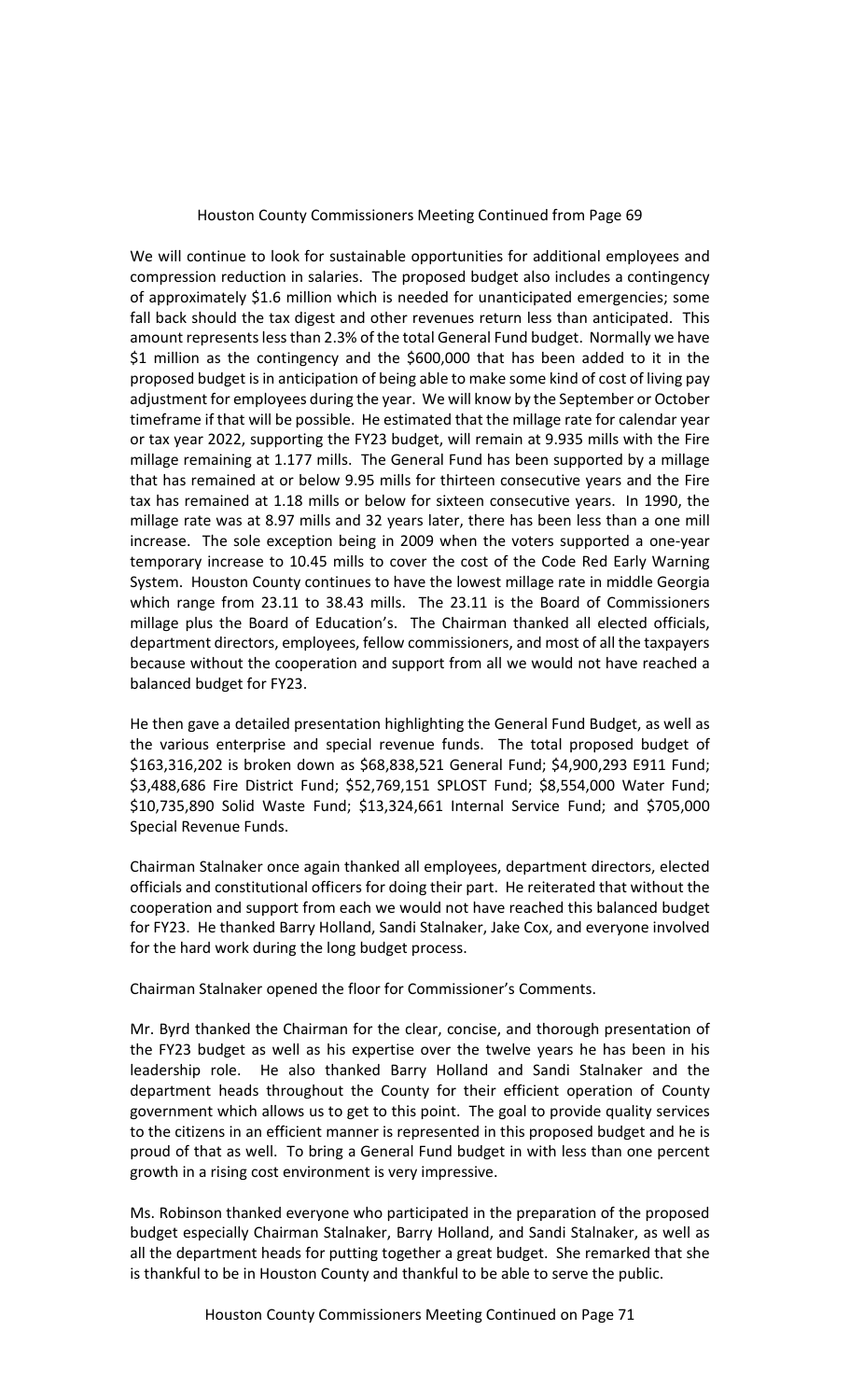## Houston County Commissioners Meeting Continued from Page 70

Mr. Walker remarked that Chairman Stalnaker has managed to streamline the budget process during his tenure. He congratulated everyone involved in the process for doing a super job. He thanked the taxpayers of Houston County for supporting the SPLOST because without it a lot of what has been accomplished would not have been possible.

Chairman Stalnaker then closed the regular meeting and opened a public hearing on proposed FY23 budget:

Chairman Stalnaker recognized Centerville Mayor John Harley and thanked him for coming. He expressed his appreciation for Mayor Harley and the City of Centerville for their part in making Houston County what it is today.

Jacqueline Rozier, 317 Dunbar Road, asked if the \$14 million roads infrastructure projects funded by the SPLOST in the proposed FY23 budget had already been defined or was there some flexibility on what projects those funds could be expended.

Chairman Stalnaker explained that specific road projects were approved by the voters through the SPLOST referendum so there is very little flexibility there. However, the SPLOST does include some resurfacing and intersection improvement funds that are not dedicated to specific roads but can be utilized where they are needed the most.

Ms. Rozier's question was specifically about the possibility of SPLOST-funded sidewalks in the Dunbar Road area to assist foot traffic and safety.

Chairman Stalnaker commented that Dunbar Road was considered for certain improvements in the SPLOST but did not make the final cut. Hopefully Dunbar Road could be included on a future SPLOST for some necessary improvements. He thanked Ms. Rozier for coming and commented that she spent considerable time the other day reviewing the proposed budget. He commended her on being an informed citizen.

Chairman Stalnaker closed the public hearing and announced that the FY23 budget adoption would take place on June 21st at 5:00 p.m. at the regular scheduled meeting at the Commissioner's Board Room in the Annex building at 200 Carl Vinson Parkway, Warner Robins.

Chairman Stalnaker announced that on June 30th at 10:00 a.m. there will be a groundbreaking for the Health Department expansion. The Guaranteed Maximum Price (GMP) will be on the next agenda for the Board's consideration. Also, there will be a dedication for the new Perry-Houston County Airport terminal building and corporate hangar on June 21st at 11:30 a.m. The airport is doing very well and is almost self-supported. The County and the City of Perry do contribute a small amount to the airport each year. Many improvements have been made over the years to the facility and it has become a great asset for Houston County.

Mr. Walker thanked everyone for coming and remarked that the airport has made great progress over the years.

Ms. Robinson thanked everyone for coming and the citizens for the SPLOST. She expressed appreciation for the hard work on the proposed budget by the Chairman and staff.

Houston County Commissioners Meeting Continued on Page 72